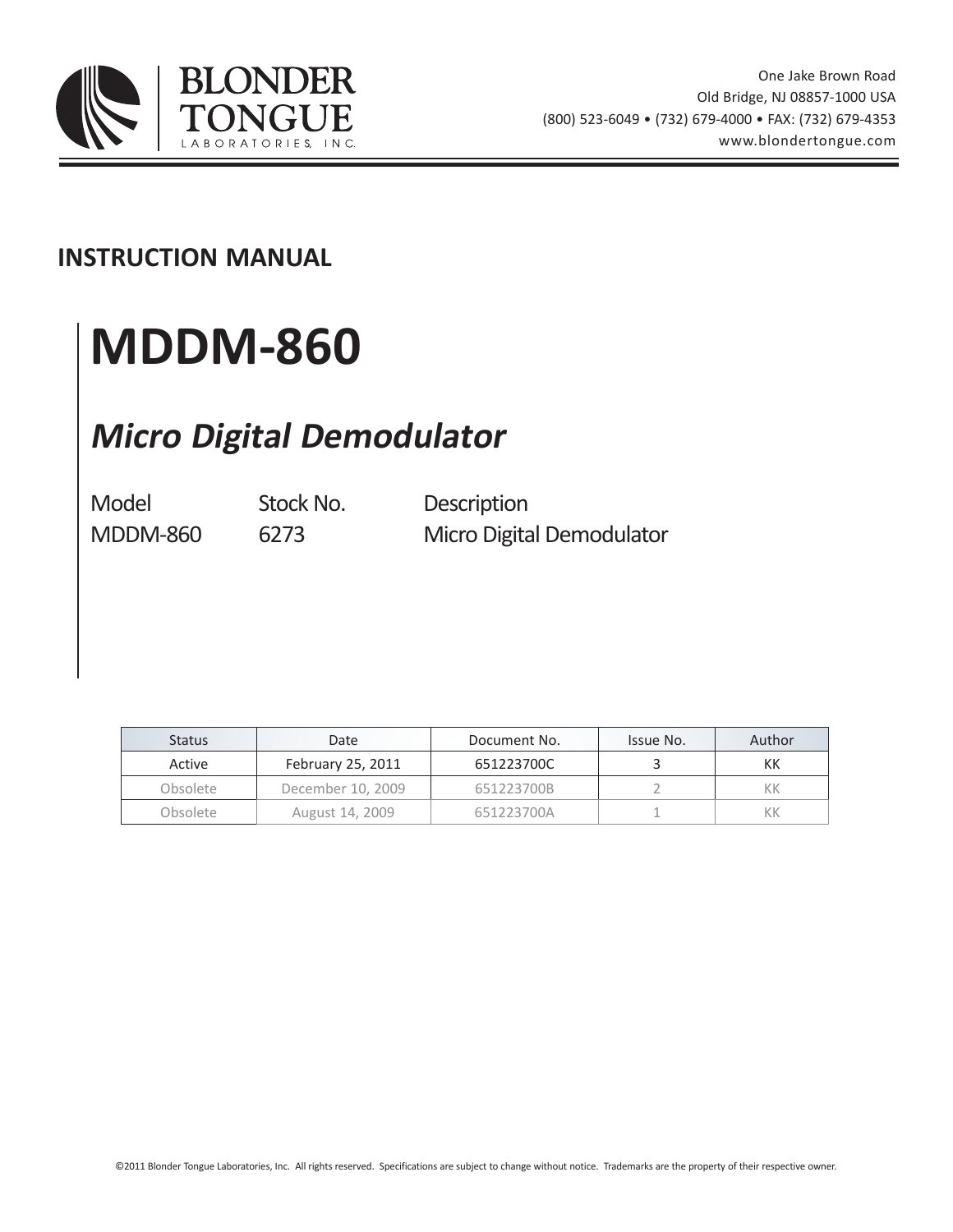#### **2 MDDM-860**

Instruction Manual

We recommend that you write the following information in the spaces provided below.

| <b>Purchase Location Name:</b>      |  |
|-------------------------------------|--|
| Purchase Location Telephone Number: |  |
| MDDM-860 Serial Number:             |  |

| The information contained herein is subject to change without notice. Revisions may be<br>issued to advise of such changes and/or additions.               |  |  |  |
|------------------------------------------------------------------------------------------------------------------------------------------------------------|--|--|--|
| Correspondence regarding this publication should be addressed directly to:                                                                                 |  |  |  |
| Blonder Tongue Laboratories, Inc.                                                                                                                          |  |  |  |
| One Jake Brown Road                                                                                                                                        |  |  |  |
| Old Bridge, NJ 08857                                                                                                                                       |  |  |  |
| Document Number: USA 651223700C                                                                                                                            |  |  |  |
| Printed in China.                                                                                                                                          |  |  |  |
| All product names, trade names, or corporate names mentioned in this document are<br>acknowledged to be the proprietary property of the registered owners. |  |  |  |

This product incorporates copyright protection technology that is protected by U.S. patents and other intellectual property rights. Reverse engineering or disassembly is prohibited.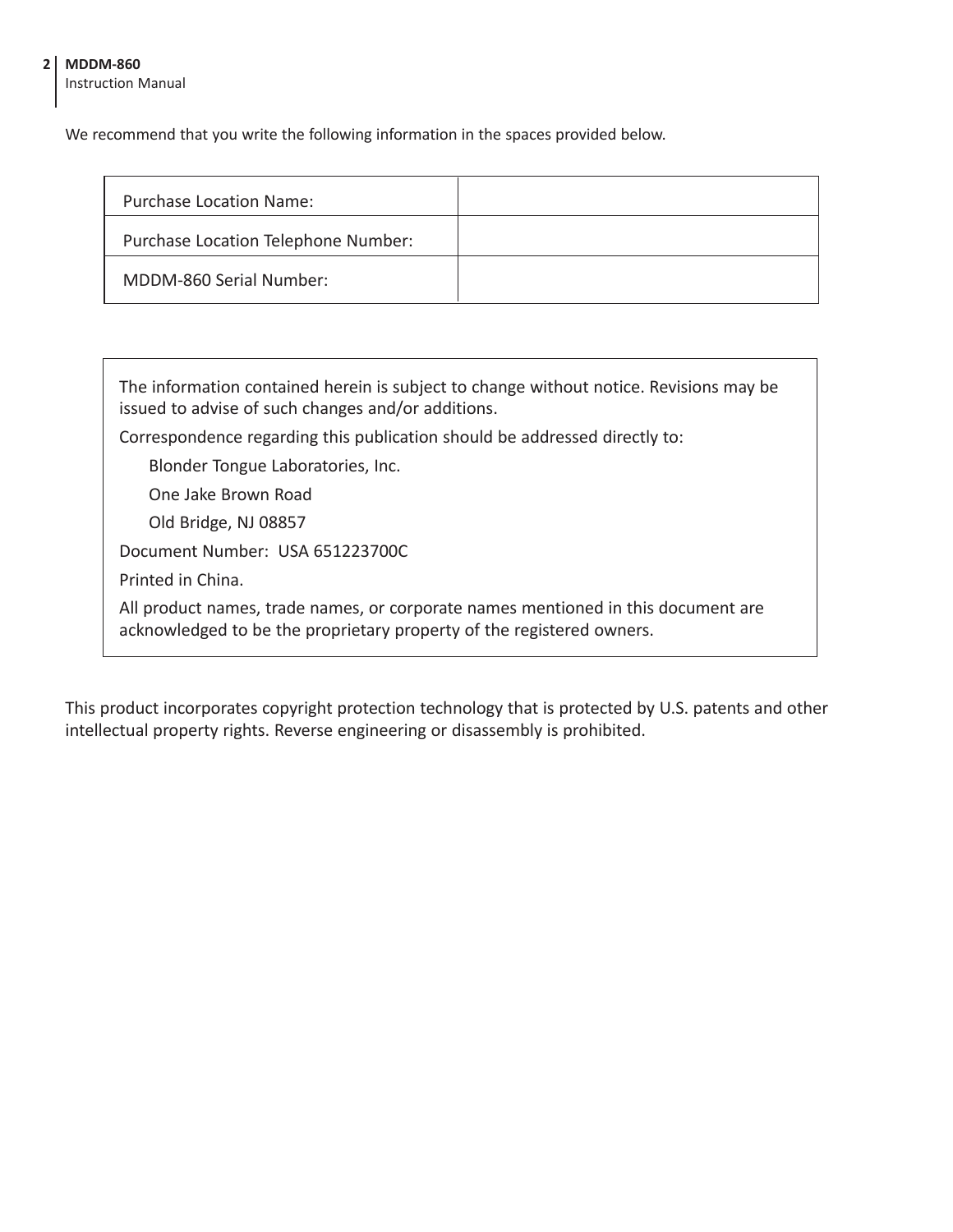#### **Section 1 — General & Safety Instructions**



#### **WARNING: TO PREVENT FIRE OR SHOCK HAZARD, DO NOT EXPOSE THIS UNIT TO RAIN OR MOISTURE**

#### **NOTE TO CATV SYSTEM INSTALLER**

This reminder is provided to call the CATV System Installer's attention to Article 820-40 of the NEC that provides guidelines for proper grounding and, in particular, specifies that the cable ground shall be connected to the grounding system of the building, as **close to the point of cable entry as practical.**

#### **Safety Instructions**



#### **You should always follow these instructions to help ensure Against injury to yourself and damage your equipment.**

- Elevated Operating Ambient If installed in a closed or multi-unit rack assembly, the operating ambient temperature of the rack environment may be greater than room ambient. Therefore, consideration should be given to installing the equipment in an environment compatible with the maximum ambient temperature per Section 2.3.
- Reduced Air Flow Installation of the equipment in a rack should be such that the amount of air flow required for safe operation of the equipment is not compromised.
- Mechanical Loading Mounting of the equipment in the rack should be such that a hazardous condition is not achieved due to uneven mechanical loading.
- Circuit Overloading Consideration should be given to the connection of the equipment to the supply circuit and the effect that overloading of the circuits might have on overcurrent protection and supply wiring. Appropriate consideration of equipment nameplate ratings should be used when addressing this concern.
- Reliable Earthing Reliable earthing of rack-mounted equipment should be maintained. Particular attention should be given to supply connections other than direct connections to the branch circuit (e.g. use of power strips).
- Read all safety and operating instructions before you operate the unit.
- Retain all safety and operating instructions for future reference.
- Heed all warnings on the unit and in the safety and operating instructions.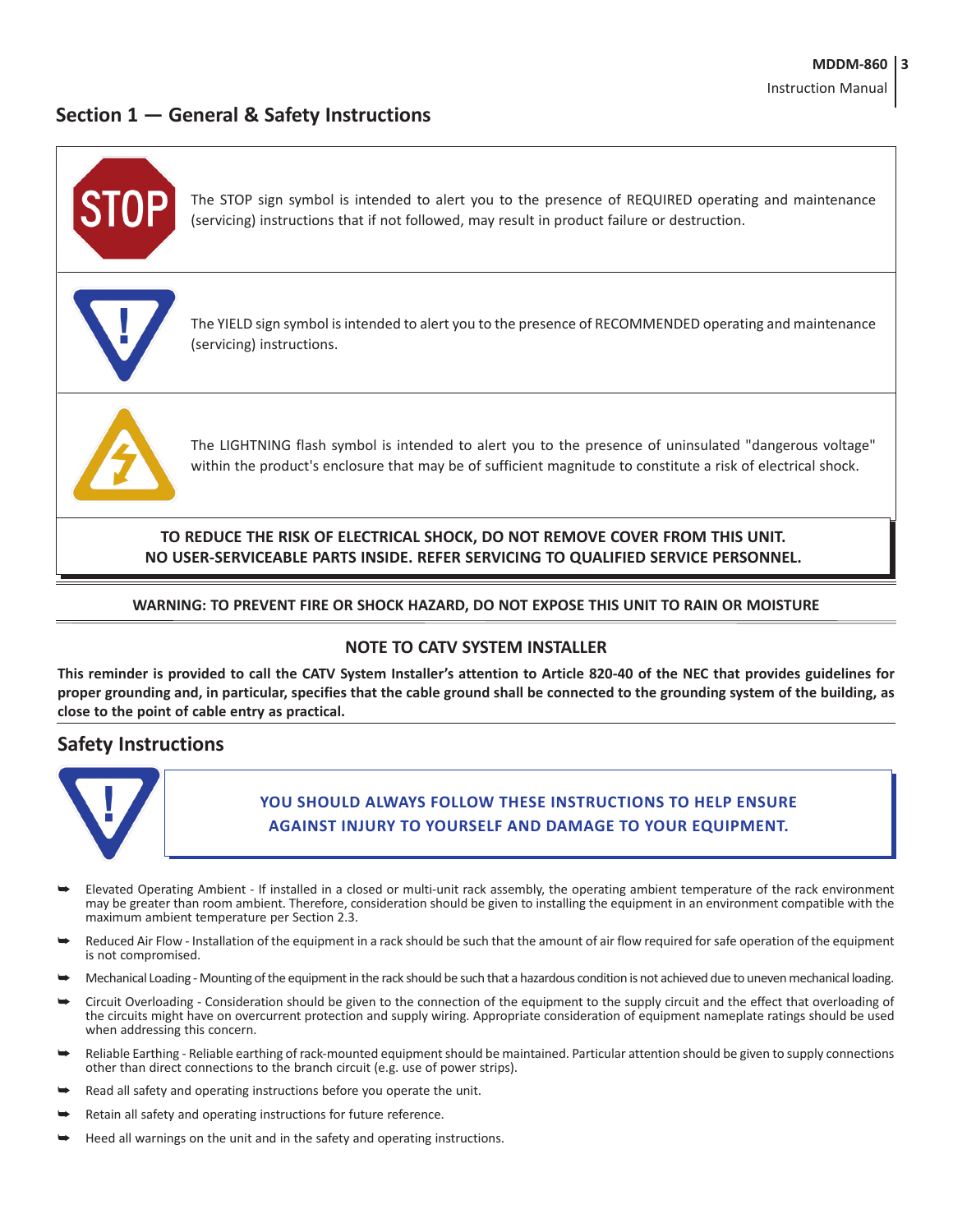Instruction Manual

#### **Safety Instructions - continued**

- Follow all installation, operating, and use instructions.
- Unplug the unit from the AC power outlet before cleaning. Use only a damp cloth for cleaning the exterior of the unit.
- Do not use accessories or attachments not recommended by Blonder Tongue, as they may cause hazards, and will void the warranty.
- Do not operate the unit in high-humidity areas, or expose it to water or moisture.
- Do not place the unit on an unstable cart, stand, tripod, bracket, or table. The unit may fall, causing serious personal injury and damage to the unit. Install the unit only in a mounting rack designed for 19" rack-mounted equipment.
- Do not block or cover slots and openings in the unit. These are provided for ventilation and protection from overheating. Never place the unit near or over a radiator or heat register. Do not place the unit in an enclosure such as a cabinet without proper ventilation. Do not mount equipment in the rack space directly above or below the unit.
- Operate the unit using only the type of power source indicated on the marking label. Unplug the unit power cord by gripping the plug, not the cord.
- The unit is equipped with a three-wire ground-type plug. This plug will fit only into a ground-type power outlet. If you are unable to insert the plug into the outlet, contact an electrician to replace the outlet. Do not defeat the safety purpose of the ground-type plug.
- Route power supply cords so that they are not likely to be walked on or pinched by items placed upon or against them. Pay particular attention to cords at plugs, convenience receptacles, and the point where they exit from the unit.
- Be sure that the outdoor components of the antenna system are grounded in accordance with local, federal, and National Electrical Code (NEC) requirements. Pay special attention to NEC Sections 810 and 820. See the example shown in the following diagram:



- We strongly recommend using an outlet that contains surge suppression or ground fault protection. For added protection during a lightning storm, or when the unit is left unattended and unused for long periods of time, unplug it from the wall outlet and disconnect the lines between the unit and the antenna. This will prevent damage caused by lightning or power line surges.
- Do not locate the antenna near overhead power lines or other electric light or power circuits, or where it can fall into such power lines or circuits. When installing the antenna, take extreme care to avoid touching such power lines or circuits, as contact with them can be fatal.
- Do not overload wall outlets or extension cords, as this can result in a risk of fire or electrical shock.
- Never insert objects of any kind into the unit through openings, as the objects may touch dangerous voltage points or short out parts. This could cause fire or electrical shock.
- Do not attempt to service the unit yourself, as opening or removing covers may expose you to dangerous voltage and will void the warranty. Refer all servicing to authorized service personnel.
- Unplug the unit from the wall outlet and refer servicing to authorized service personnel whenever the following occurs:
	- ❏ The power supply cord or plug is damaged;
	- ❏ Liquid has been spilled, or objects have fallen into the unit;
	- ❏ The unit has been exposed to rain or water;
	- ❏ The unit has been dropped or the chassis has been damaged;
	- ❏ The unit exhibits a distinct change in performance.
- When replacement parts are required, ensure that the service technician uses replacement parts specified by Blonder Tongue. Unauthorized substitutions may damage the unit or cause electrical shock or fire, and will void the warranty.
- Upon completion of any service or repair to the unit, ask the service technician to perform safety checks to ensure that the unit is in proper operating condition.

#### **Returning Product for Repair (or Credit)**

**A Return Material Authorization (RMA) Number isrequired on all productsreturned to Blonder Tongue**, **regardlessif the product is being returned for repair or credit.** Before returning product, please contact the Blonder Tongue Service Department at 1-800-523-6049, Ext. 4256 or visit our website: **www.blondertongue.com** for further information.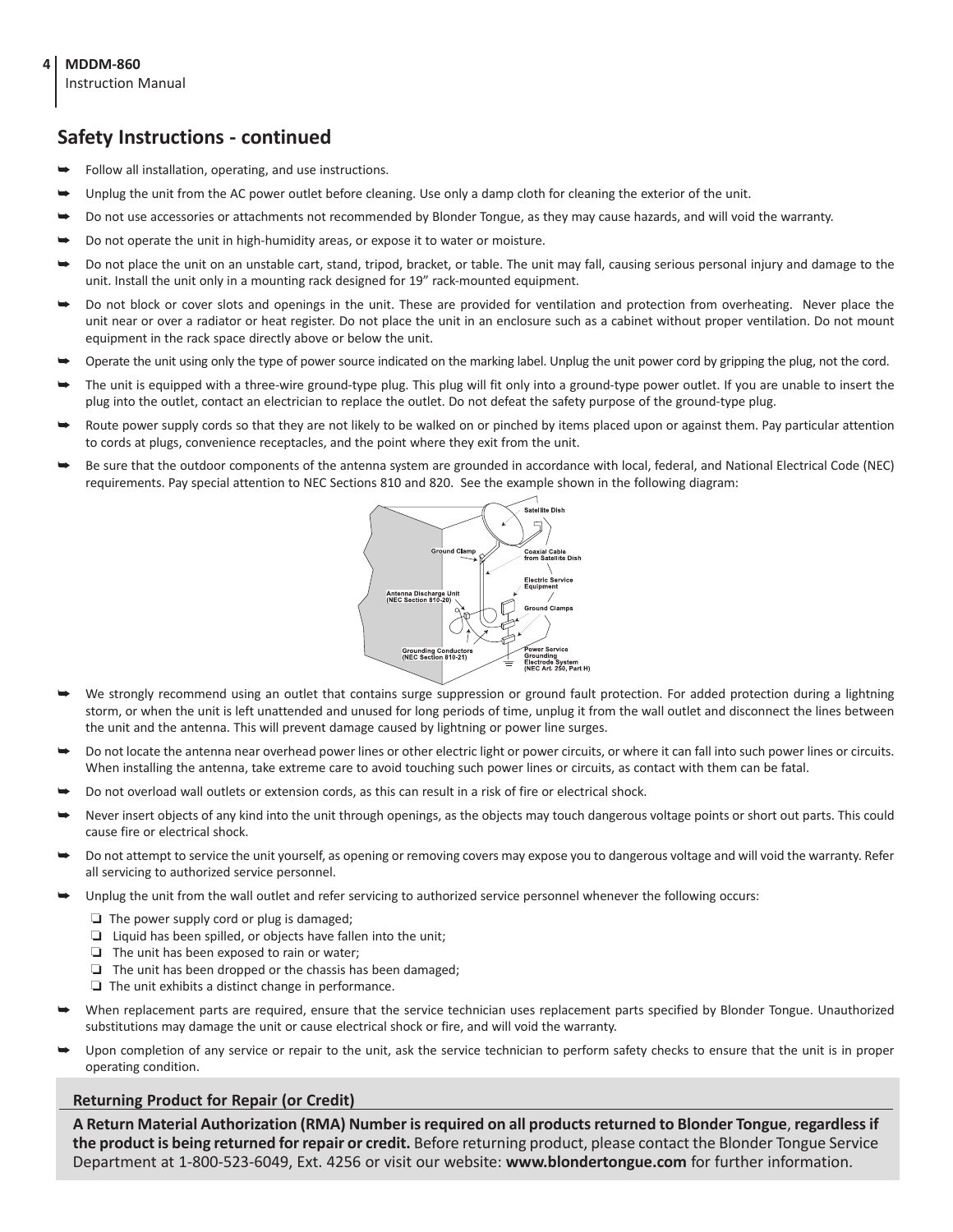#### **MDDM-860 5**

Instruction Manual



#### **MDDM Front Panel Controls & Indicators:**

- **[1]** p **(CH-UP) button:** Increments major channel or minor channel to next higher channel in the database. Holding this button down will fast scroll through the channels. Channel display will blink to indicate displayed channel is in selection and has not been entered. Press **ENT** button to confirm. If 5 seconds pass without pressing the **ENT** button, the display will return to its last programmed state and stop blinking.
- **[2]** q **(CH-DN) button:** Decrements channel to next lower major channel in the database. Holding this button down will fast scroll through the channels. The minor channel always goes to the lowest found (typically 1). Channel display will blink to indicate displayed channel is in selection and has not been entered. Press **ENT** button to confirm. If 5 seconds pass without pressing the **ENT** button, the display will return to its last programmed state and stop blinking.
- **[3] Two Digit Channel Display:** Used to identify program major channel. The decimal dot will always be lit. For channels above 99, the +100 LED will blink and the last two digits will be displayed. For example, channel 102 will have +100 LED blink and 02 on the display.
- **[4] One Digit Channel Display:** Used to identify program's minor channel. Range is 1-9, 'A'=10, 'B'=11, 'C'=12, 'D'=13, 'E'=14, 'F'=15. For minor channel 16 or higher the display will read '0' and the actual minor channel can be viewed on a tv/monitor or through the PROG MON connector on a PC. For example, channel 78.2 will be displayed as 78 on the 2-digit display, and 2 on the 1-digit display.



- **[5] +100 LED:** For channels above 99, the +100 LED will blink once for each increment of 100. For example, for channel 378.2, the +100 LED will blink 3 times, number 78 will display on the 2-digit display and digit 2 on the 1-digit display. The blinking will be continuous with small pauses for ease of counting.
- **[6] QAM LED:** Lights when set for QAM input mode.
- **NOTE:** If the unit is not locked to the incoming channel, the QAM led will flash.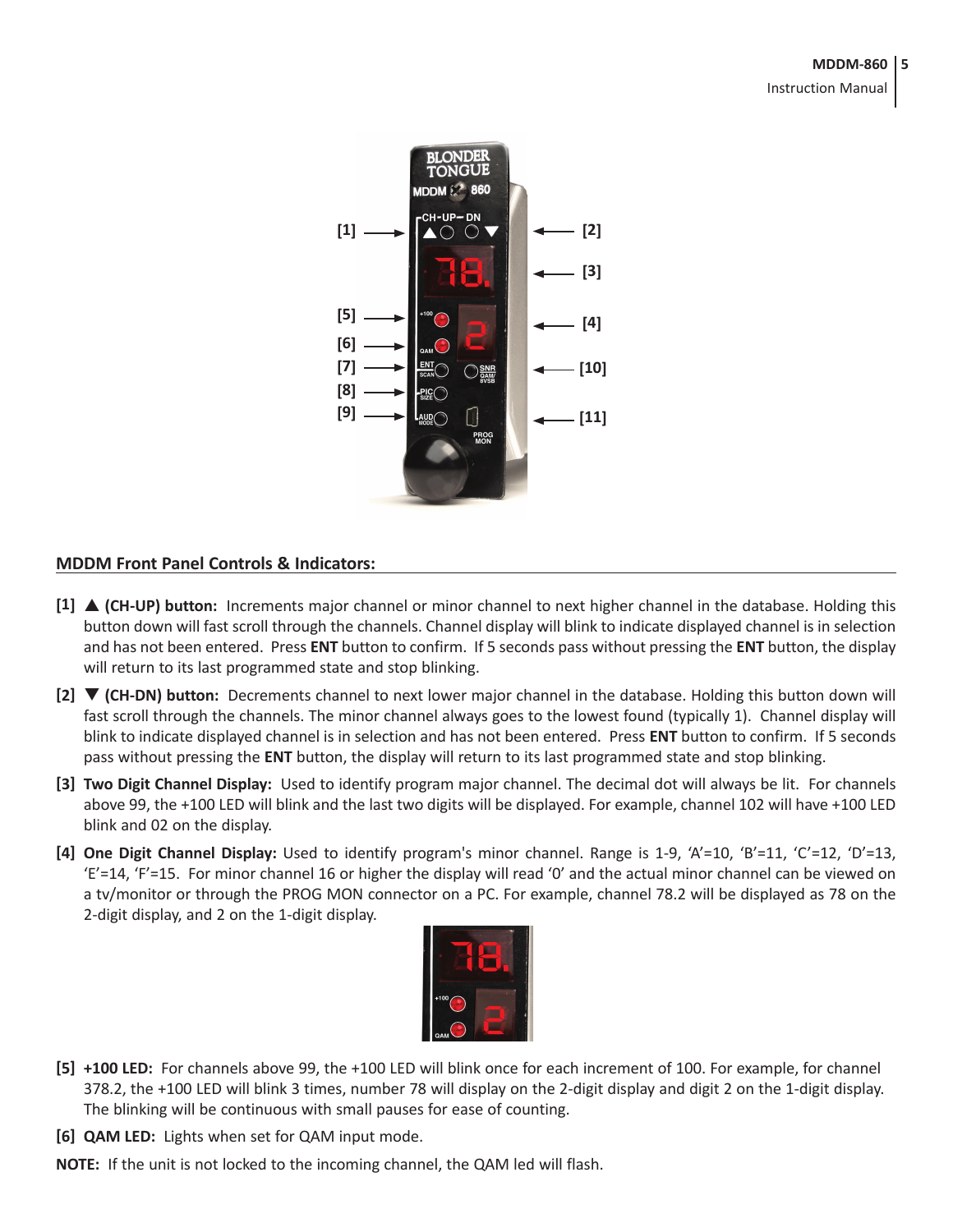**[7] ENT/SCAN button:** Must be pressed to confirm channel selection, picture size, and audio mode.

Scanning: Holding the ENT button for 10 seconds initiates the scan process. The 1-digit display will display 'swirling segments', the 2-digit LED will display number of channels found. At anytime, pressing the ENT and SNR button simultaneously will stop the scan. Scanning is done automatically in ascending RF frequency from channel center frequency 57 to 857 MHz (8VSB) or from 57 to 861 MHz (QAM) for specified channel range.

In the QAM mode, only the clear (unscrambled) programs will be included in the scan list. Programs having a VCT (virtual channel table) will be displayed as their virtual major - minor channel numbers. Programs received without a VCT will be displayed by the received RF channel number as the major number. Minor numbers will be given in sequence as they appear in the PMT table.



**If the channel database is empty, the 2-dIgit display will read '03', the 1-digit display will read 'E' indicating a scan is required. Alerts for more details.**

**[8] PIC SIZE button:** When pressed, the 2-digit and 1-digit LED will show the current picture size mode per table below. Each additional press of the **PIC SIZE** button will change the mode. The displays will blink to indicate picture size is in selection and has not been entered. Pressing the **ENT** button selects picture size and after a few seconds the displays will return to indicating channel numbers. If 5 seconds pass without pressing the **ENT** button, the display will return to its last programmed state and stop blinking.

| <b>Picture Size</b> | 2-digit LED | 1-digit LED |
|---------------------|-------------|-------------|
| <b>AFD</b>          | AF          |             |
| <b>Center Cut</b>   |             |             |
| Letterbox           |             |             |
| Full                |             |             |
| Zoom1               |             |             |
| Zoom <sub>2</sub>   |             |             |

**AFD – Active Format Description -** uses AFD data and will automatically switch between Letterbox and Center Cut as defined by broadcaster. In the absence of AFD data or in the presence of any unsupported AFD codes, the unit defaults to Center Cut.

**Center Cut –** manual setting to ignore AFD data and to display Center Cut. Expands the picture image to fit screen while cropping some image on the left and right without displaying any bars on the screen.

**Letterbox –** manual setting to ignore AFD data and always display Letterbox. Displays the original picture and aspect ratio while fitting to the screen by applying black bars to the top and bottom.

**Full –** manual setting to display entire image while fitting the picture to the screen by stretching the image vertically. Black bars are present on the sides and there may be slight distortion of the picture.

**Zoom 1 –** manual setting to partially expand the image to fit screen after horizontally cropping the image. This mode will still show very thin black bars.

**Zoom 2 –** manual setting to expand the image to fit screen while cropping the image on the left and right. This mode will display no black bars.



**It is recommended to use AFD or Center Cut for maximum screen usage when converting 16:9 aspect ratio signals for viewing on 4:3 televisions, WHICH IS the INTENDED use of the MDDM.**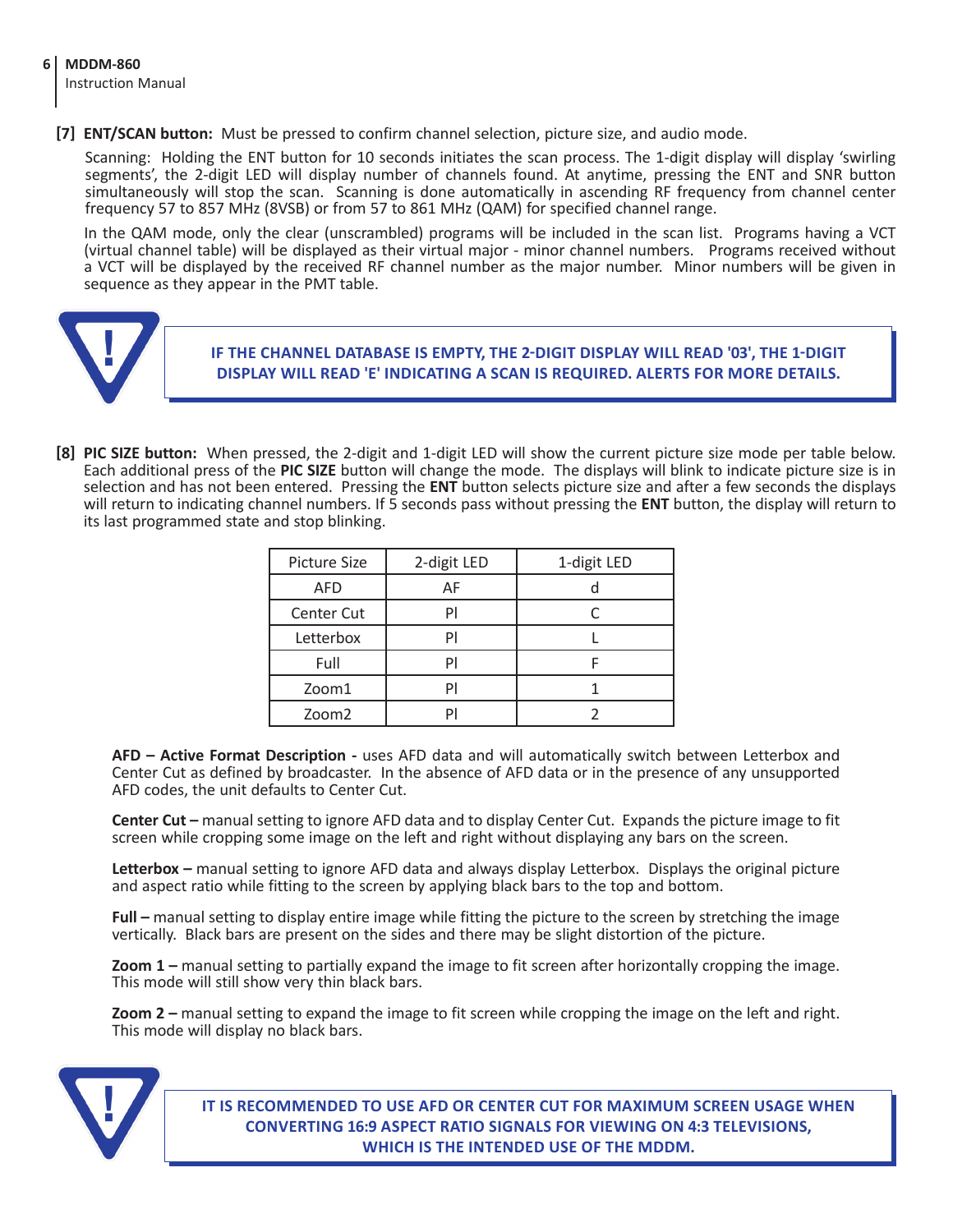- **[9] AUD MODE button:** When pressed, the 2-digit LED will display 'AU'. The 1-digit display will show the current audio mode. Each additional press of the **AUD MODE** button will change the mode. The display will blink to indicate audio mode is in selection and has not been entered. Pressing the **ENT** button selects audio mode and after a few seconds the displays will return to indicating channel numbers. If 5 seconds pass without pressing the **ENT** button, the display will return to its last programmed state and stop blinking.
	- **AU 1 - Mono –** outputs the same mono audio program on both left and right ports. Closed captioning (CC) is off.
	- **AU 2 - Stereo –** outputs left and right stereo audio program. CC is off.
	- **AU 3 - SAP –** outputs only the mono secondary audio program on both left and right ports. CC is off.
	- **AU 4 - Mono with Closed Captioning –** outputs same mono audio program on both left and right ports. CC is on.
	- **AU 5 - Stereo with Closed Captioning –** outputs left and right stereo audio program. CC is on.
	- **AU 6 - SAP with Closed Captioning –** outputs only the mono secondary audio program on both left and right ports. CC is on.
- **[10] SNR button:** When pressed the 2-digit LED display will change to show input channel SNR. The 1-digit LED display will show 'D' for dB. After 5 seconds, the display will return to show current program channel.
- **[11] PROG MON mini-usb connector:** Used to interface to a computer in order to reprogram the unit with firmware or software changes. Can also be used to display various mode and status parameters that the unit is set for. Requires a custom interface cable.

#### **MDDM Power-up & Operation:**

- **[1] Firmware/Software:** Following unit power-up or reset, the boot-up routine will begin. First, the 2-digit LED will display the internal microcontroller firmware revision. After a few seconds, all three LED digits will display the internal HD decoder software revision. Upon completion of the boot-up routine, a previously configured unit will retain and display its last programmed channel, while a new or updated unit will alert a scan requirement.
- **[2] 8VSB/QAM mode:** Holding the SNR button in for 10 seconds will change modes from Off-air 8VSB input to CATV QAM input or vice versa. When in QAM input mode, the QAM LED will light. In 8VSB input mode, the QAM LED will be off. Typically, a new scan will be needed when the input mode has been changed.
- **[3] Power-save mode:** After approximately 3 minutes of no interaction, the unit will enter into its power-save mode by turning off all front-panel LEDs and displays. The dot of the 2-digit LED will remain lit to indicate unit is powered and operating normally. Pressing any button will bring the unit out of power-save mode and current channel and modes will be displayed.
- **[4] Unit Reset:** Holding the **PIC** and **AUD** buttons simultaneously for 5 seconds will reset the unit. All three digits of the unit will display a countdown from 5 to 0 and then reset. After reset, the unit will return to its last programmed state. A reset is required after a firmware or software update. In this instance, the unit will need to be rescanned and picture size and audio mode will need to be set again to restore the unit to operate as configured previously.
- **[5] Alerts:** The MDDM has 7 alerts to indicate a non-typical condition or error in operation. The 1-digit LED will display 'E'. The 2-digit LED will display the condition number '01' thru '07', as described below.

**01 E –** Internal communication error between microcontroller and decoder. Perform a Unit Reset or disconnect/reconnect the power to correct this.

**02 E –** No signal error. TV/monitor screen will display 'No signal'. Verify that incoming RF is connected and desired/undesired channels are at recommended levels. Press the SNR button and confirm that signal-to-noise ratio is greater than 20 for 8VSB, 25 for QAM 64, 30 for QAM 256.

**03 E –** Channel database error. In 8VSB mode, TV/monitor screen will display 'No terrestrial channels found, Please scan to add channels'. In QAM mode, TV/monitor screen will display 'No cable channels found, Please scan to add channels'. Perform a scan to correct this.

- **04 E –** No program alert. Indicates the channel currently has no program. TV/monitor screen will display 'No program'.
- **05 E –** Audio only alert. Indicates the channel is an audio only program. TV/monitor screen will display 'Audio only'.
- **06 E –** Video only alert. Indicates the channel has video only program.
- **07 E –** Scrambled alert. Indicates the channel has a scrambled program.